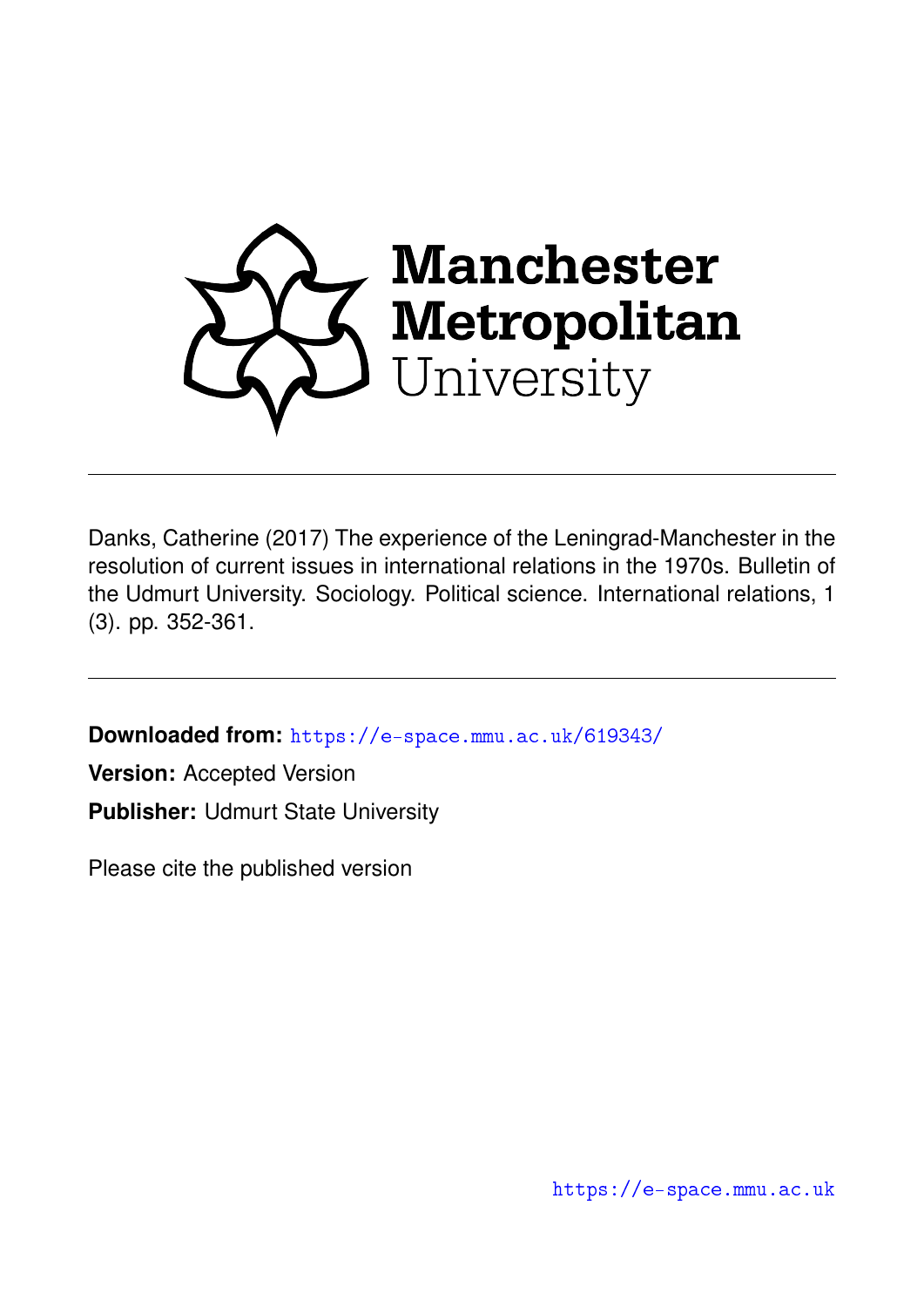# **Title: The experience of the Leningrad-Manchester in the resolution of current issues in international relations in the 1970s.**

Опыт сотрудничества между Лениградом и Манчестером в разрешении актуальных вопросов (проблем) международных отношений в 1970-е гг.

**Author:** Catherine Danks, Senior lecturer in Department of History, Politics and Philosophy, Manchester Metropolitan University, Manchester, Great Britain. Email: [c.j.danks@mmu.ac.uk](mailto:c.j.danks@mmu.ac.uk)

**Abstract:** An examination of how in the 1970s, the city twinning (partnership) between Manchester and Leningrad was used as a vehicle to raise issues about the treatment of soviet Jewry. The 1962 Twinning Agreement committed Manchester and Leningrad to the development of friendship and understanding. Until the 1970s this municipal diplomacy or internationalism was conducted through the exchange of civic and cultural delegations and was largely uncontentious. In the 1970s the *Manchester Council for Soviet Jewry* and the *Women's Campaign for Soviet Jewry*, the Manchester *35-s*, staged various attention grabbing stunts including protests at performances by the Leningrad Symphony Orchestra and the Kirov Ballet. They also used the twinning relationship to arrange meetings with visiting Leningrad officials and asked Manchester councillor when in Leningrad to raise their concerns.

**Key words:** City Partnership, Town Twinning, Friendship Agreement, Manchester, Leningrad, 35 Group, Manchester Council for Soviet Jewry, Kirov Ballet, Leningrad Philharmonic.

### **Introduction:**

After World War II town twinning, friendship agreements or city partnerships represented a growing area of sub-national cooperation. Governments on both sides of the 'Iron Curtain' sanctioned and encouraged such agreements with former enemies and allies old and new. In 1944, the twinning of the British city of Coventry with the soviet city of Stalingrad, marked the first such relationship between Great Britain and the USSR. As Anglo-Soviet relations deteriorated and the war-time alliance gave way to the cold war, it was not until 1962 that the second such agreement was signed, this time between Manchester and Leningrad. The agreement committed Manchester and Leningrad to exchange information about developments within their cities and to promote contacts between schools and colleges, observatories, and libraries. A very general but nonetheless vital goal was to develop mutual knowledge, understanding and friendship and these remain the basic aims of the twinning arrangement to this day [14].

Until the 1970s the Manchester-Leningrad twinning relationship was largely noncontroversial, the exchange of delegations, school visits and cultural events went ahead without raising much concern. In 1956, Alderman J. E. Pheasey had opposed the visit of Manchester's first civic delegation to Leningrad and the hosting of a return Leningrad delegation in Manchester, largely on financial grounds. Ald. Pheasey was out of step with his own party and ultimately resigned from both the Conservative Party and the Council [34]. In 1962, the Liberal Party called for a reduction in the size of Manchester's civic delegation to Leningrad again on cost grounds, the call was defeated in the Council. The visit went ahead as planned and Manchester's lord mayor signed the Friendship Agreement with Leningrad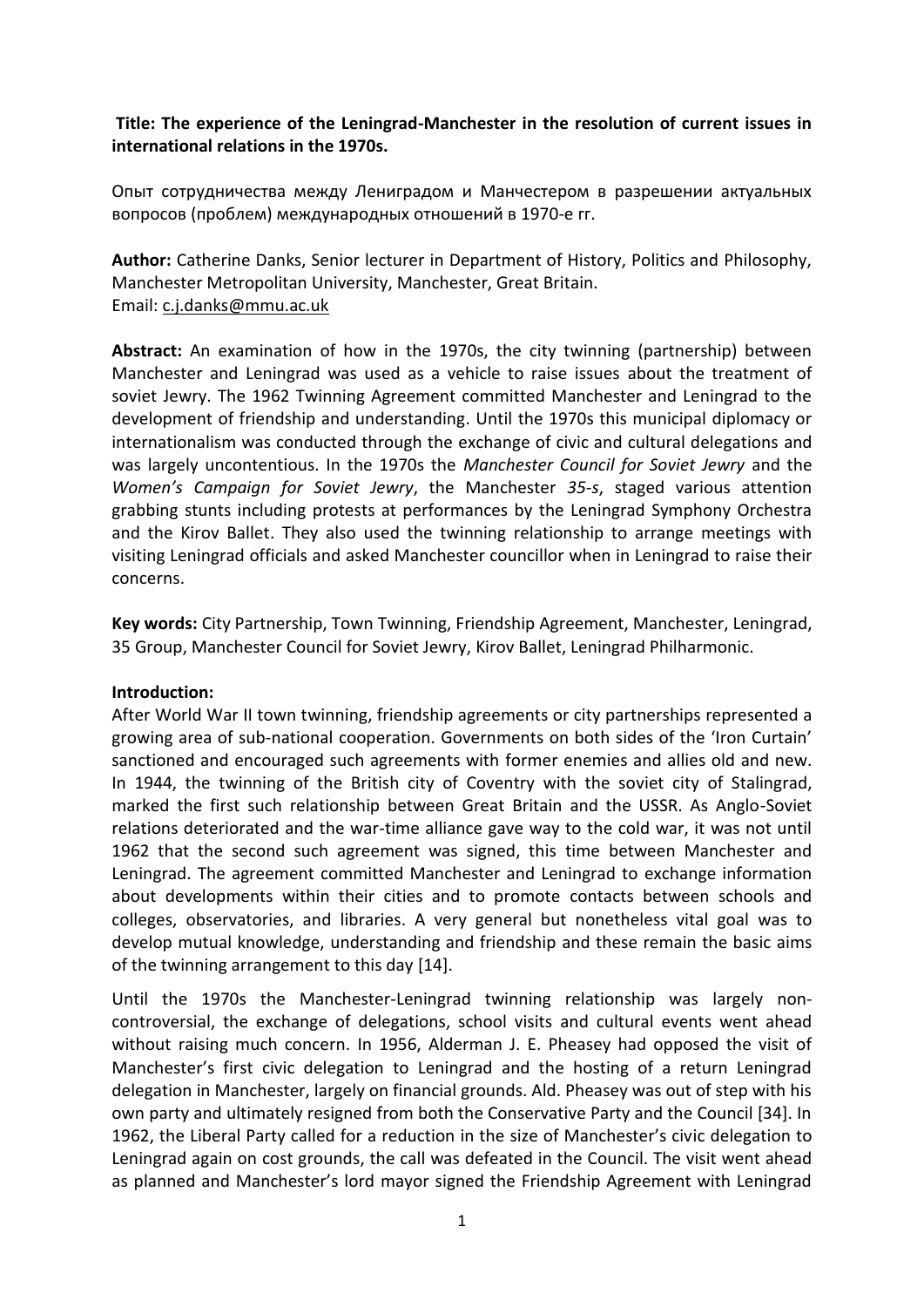[43]. Also in 1962, concerns were raised that a planned school exchange would expose Manchester school children to political indoctrination, as while Leningrad school children were to stay in private homes in Manchester, the Manchester school children were to stay in a Pioneer camp. The fears were dismissed by Alderman Richard Harper, who had been closely involved in planning the exchange and was the leader of the Conservative Party group on Manchester City Council [50]. It was not until the 1970s that the Manchester-Leningrad twinning became the focus of a sustained campaign, but rather than seeking to end the link, the aim of to use the link as a channel to raise concerns about the treatment of soviet Jewry.

### **Literature review and overview.**

Studies of town twinning relations have tended to focus on the promotion of friendship and social interactions. According to the geographer Wilbur Zelinsky, "The choice of country and specific community within it is not a random process; historical connections, shared economic, cultural, recreational, and ideological concerns, similar or identical place names, and, to a certain extent, the friction of distance, all play meaningful roles." [51. C. 1]. For Manchester and Leningrad the relationship grew out of the Anglo-Soviet war-time alliance and a desire to avoid future conflicts. Manchester also had a well-organised Communist Party and there was a strong pro-Soviet sentiment within the Labour Party and an active branch of the *British Soviet Friendship Society*. Within Manchester support for twinning with Leningrad went across the political spectrum and the first civic delegation to Leningrad in 1956 included councillors from the Conservative, Liberal and Labour parties [7]. Soviet-era accounts of town twinning typically focus on its role in developing international friendship and specifically on twinning as part of the USSR's peace strategy [24, 25, 26]. For example, in 1960, N. Smirnov the chair of Leningrad City Soviet *Ispolkom*, declared that, "Leningrad – the cradle of Great October – pays attention and love to the millions of people of the earth." [49. C. 108]. He stressed that, differences in social and governmental structures and ideology were no barrier to the development of friendly relations with capitalist countries [49. C. 109]. Similar sentiments were expressed in accounts of Leningrad's twinning relations by Golobovich [18], Egorieva [11] and Lebedinskaya [30].

In the 1980s western studies of town twinning by writers such as Kincaid [27] and Kirby [28] and more recently by Ewen and Hebbert [13] depicted it as a form of municipal diplomacy or municipal internationalism. An example of this phenomenon was Leningrad's support in 1990 for Manchester's, ultimately unsuccessful, bid to host the Olympic Games. The late 1980s and 1990s were a time of monumental change within the USSR and then Russia. These changes presented town twinning links with new challenges but also opened up new opportunities to support, exchange experience and ideas, and to learn from one another. This experience has been analysed in the work of Emelianova [12] and Patiaka [46]. Manchester and Leningrad (St. Petersburg) shared the challenges of urban and economic modernisation and restructuring in the face of the decline of traditional industries. For example, in the 1990s town twinning provided a channel through which Manchester and St. Petersburg shared their experience of the development of the new creative industries [44].

Contemporary studies of town twinning have started to examine how civil society organisations are now using town twinning links as a vehicle to raise subjects as diverse as environmental concerns, human rights, humanitarian issues and the treatment of diaspora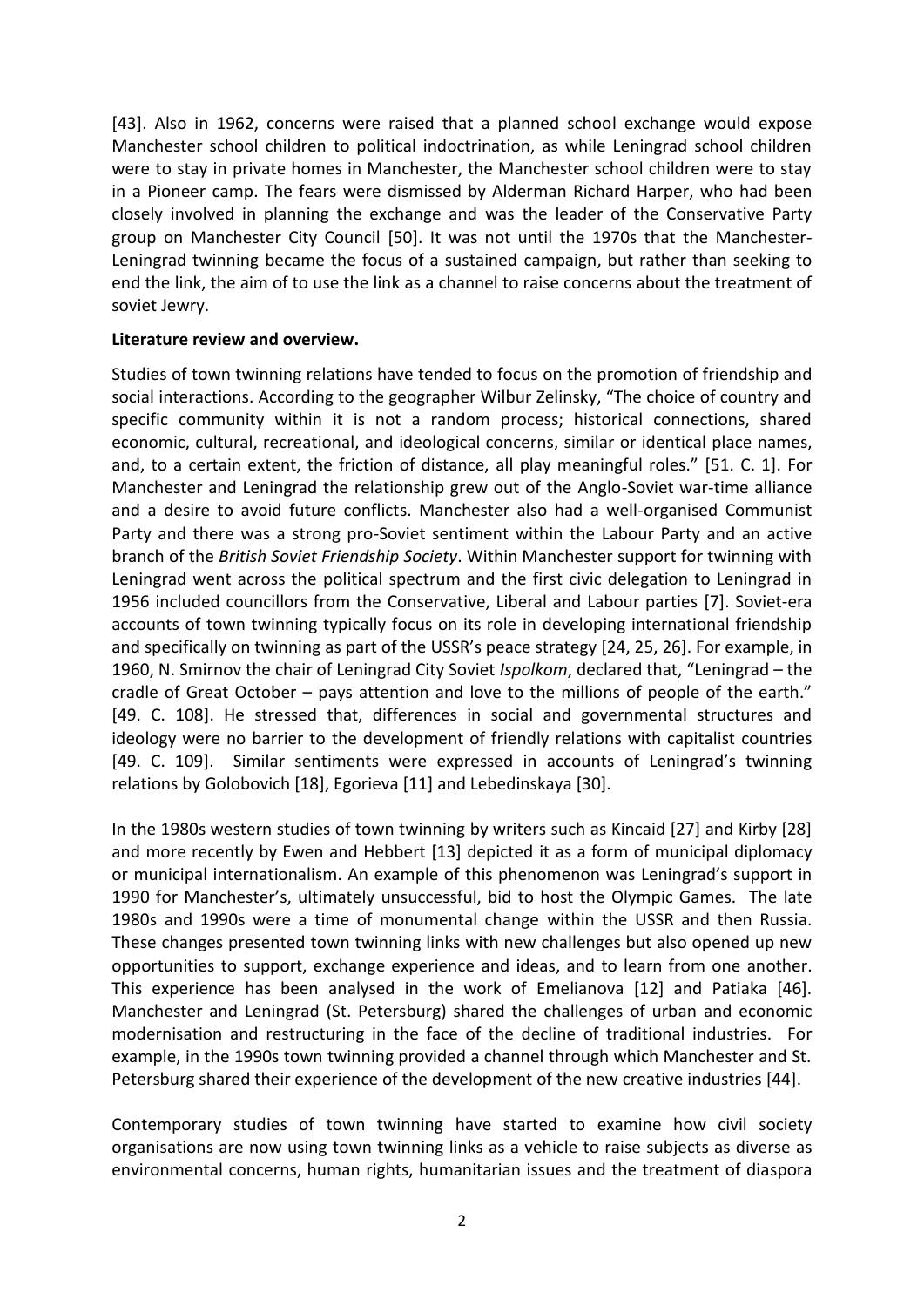communities [19. C. 159]. This approach rather than seeing town twinning as solely an elite defined and directed process, instead investigates how it is perceived and used at the grass roots level. Terms now sometimes used are citizen or peoples' diplomacy. Cities and towns by their very nature include diverse communities with a range of opinions, priorities and concerns. As town twinning is about the promotion of friendship and understanding, this raises a crucial question, whose version or versions of a city's history or current concerns should inform or impact upon its twinning links? Town twinning should be understood as both municipal diplomacy or internationalism, but it is also part of a city and country's political and policy process or processes.

### **The focus and methodology of this study.**

This study examines how Manchester's twinning with Leningrad was drawn into an international campaign in support of soviet Jewry in the 1970s. In 2016, Mark Hurst [22] published the first monograph about the activities of British civil society organisations: *Keston College*, the *Women's Campaign for Soviet Jewry*, the *Working Group on the Internment of Dissenters in Mental Hospitals*, the *Campaign against Psychiatric Abuse*, and *Amnesty International*, in support of soviet dissidents between 1965-85. Hurst provides accounts of these NGOs' structures, internal decision-making processes, individual actors, financial constraints and advocacy strategies. The focus of this article is not on the soviet dissident movement and soviet Jewry, nor is it concerned with the internal processes and structures of the *Manchester Campaign for Soviet Jewry* and the Manchester branch of the *Women's Campaign for Soviet Jewry* known as the *Manchester-35s*, headed by Mrs Sylvia Sheff. Rather it examines how the *Manchester Campaign for Soviet Jewry* and the *Manchester-35s* sought to use the Manchester-Leningrad twinning relationship as a channel through which to promote their concerns. Crucial to this study is the *Manchester-35s*' archive, which is now held by *Manchester Archives and Local Studies* at *Manchester Central Library*. The *Manchester-35s*' archive boxes contain posters, fliers, letters, briefing documents, reports and newspaper clippings. Manchester in 1970s had a well-established and organised Jewish community that was active in civic affairs. There were Jewish councillors and aldermen, that is members of the Town Council, and also lord mayors during the 1970s. *Manchester Archives and Local Studies* also holds the personal archive of Alderman Bernard Langton, who was a long-serving member of Manchester City Council and also a prominent member of Manchester's Jewish community. An examination of this archival material has made it possible to identify the range of both public and also the behind the scenes ways in which the *Manchester Campaign for Soviet Jewry* and the *Manchester-35s* identified and targeted the Manchester-Leningrad twinning link to raise their agenda. This study specifically examines how Manchester's Leningrad Square, and the visit of Leningrad civic and cultural delegations in 1971, 1973 and 1977 were used to raise the cause of Soviet Jewry.

### **The 1970s: détente, tensions and the development of protest.**

While the 1970s was a period of détente, of improving East-West relations, marked by arms agreements, increasing trade and in 1975 by the Helsinki Final Act, it was nonetheless also marked by tensions. In September 1971, Anglo-Soviet relations were brought to a new low when Britain expelled 105 Soviet diplomats and trade officials on the grounds of espionage. Earlier that year when asked by the Labour MP Dick Crawshaw if the Prime Minister intended to raise the issue of the treatment of Jews in the USSR and the, "repressive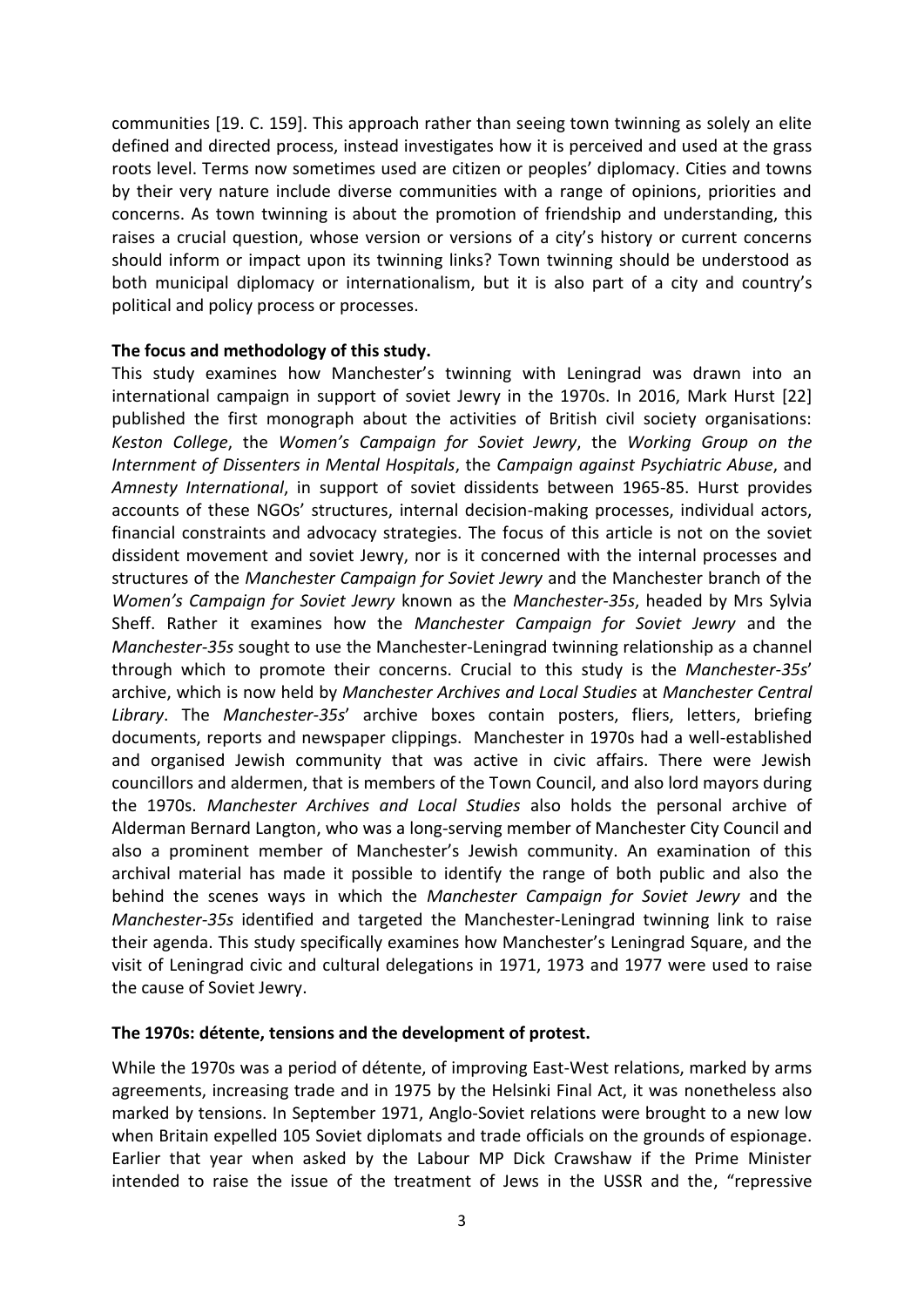measures taken which are abhorrent to all British people?" The Conservative Prime Minister Ted Heath said, "We have done this on many occasions, and the last occasion I did it personally was when Mr. Gromyko paid a visit to London." [21]. During a visit to London in October 1970, the Soviet Foreign Minister had been repeatedly heckled by demonstrators protesting against the treatment of Jews in the USSR.

The national *Women's Campaign for Soviet Jewry* (*35s*) was founded in 1971. The catalyst for the organisation was the refusal of an exit visa for Israel and the arrest of Raiza Palatnik a 35-year old librarian from Odessa, and her conviction for slandering the Soviet Union. In the 1970s and into the 1980s the national *Women's Campaign for Soviet Jewry* under their leader Mrs Doreen Gainsford adopted a variety of tactics designed to attract publicity and the raise awareness of their cause. On May Day 1971, a group of *35s* dressed in black chained themselves to the railings and went on hunger strike outside the Soviet embassy in London in protest at the treatment of Raiza Palatnik. The *35s* organised demonstrations and disrupted cultural events such as a performance by the *Georgian State Dance Company* at the Coliseum Theatre in London in June 1973. They also lobbied government officials and politicians, conducted letter writing campaigns, adopted *refuseniks* (those who had been refused an exit visa) and provided them with material and moral support.

The Manchester branch of the *Women's Campaign for Soviet Jewry* (the *Manchester-35s*) was part of a co-ordinated network of *35s* groups in Great Britain. The *Manchester-35s* was founded in 1971 and chaired by Mrs Sylvia Sheff, it participated in the *35s*' national campaigns and organised actions in Manchester. The *Manchester Council for Soviet Jewry* was also set up in 1971 under the auspices of the *Manchester Jewish Communal Council* to co-ordinate activities on behalf of soviet Jewry in Manchester. The *Manchester Council for Soviet Jewry* was chaired by Mrs Kathryn Berman, Mr Aubrey Erstling served as the vicepresident. The *Manchester Council for Soviet Jewry* worked closely with the *Manchester- 35s* to raise awareness amongst the general public and promote backing for their campaign in support of soviet Jewry. Within Manchester the city's twinning link with Leningrad presented a focus and a channel for their campaign. The public side was the demonstrations, enactments, dressing up in prison costumes, leafleting and attention grabbing stunts. There was also the more behind the scenes use of the twinning link to ask Manchester councillors to raise the issue with Leningrad civic delegations in Manchester and when visiting Leningrad to raise the issue with their hosts. Manchester councillors also organised private meetings in Manchester between the *Manchester Council for Soviet Jewry* and *Manchester-35s*, and visitors from Leningrad.

### **The symbolism of Leningrad: framing the protest.**

As a token of friendship the city of Leningrad named a new road Manchester Street and Manchester reciprocated by naming a new square in the Wythenshawe district, Leningrad Square. The Leningrad name provided a useful hook for a joint *Manchester Council for Soviet Jewry* – *Manchester-35s* protest that used the symbolism of the name of Leningrad to draw attention to their campaign. The *Manchester Council for Soviet Jewry* – *Manchester-35s* organised letter writing campaigns in support of *refuseniks* and also letters to officials both in Great Britain and the USSR. The aim was to raise the case of individual or groups of refuseniks and also to publicise and promote their campaign in general. On 6<sup>th</sup> February 1973, the *Manchester Council for Soviet Jewry* and *Manchester-35s* held a demonstration in Leningrad Square in Wythenshawe and then proceeded to the local Post Office to send a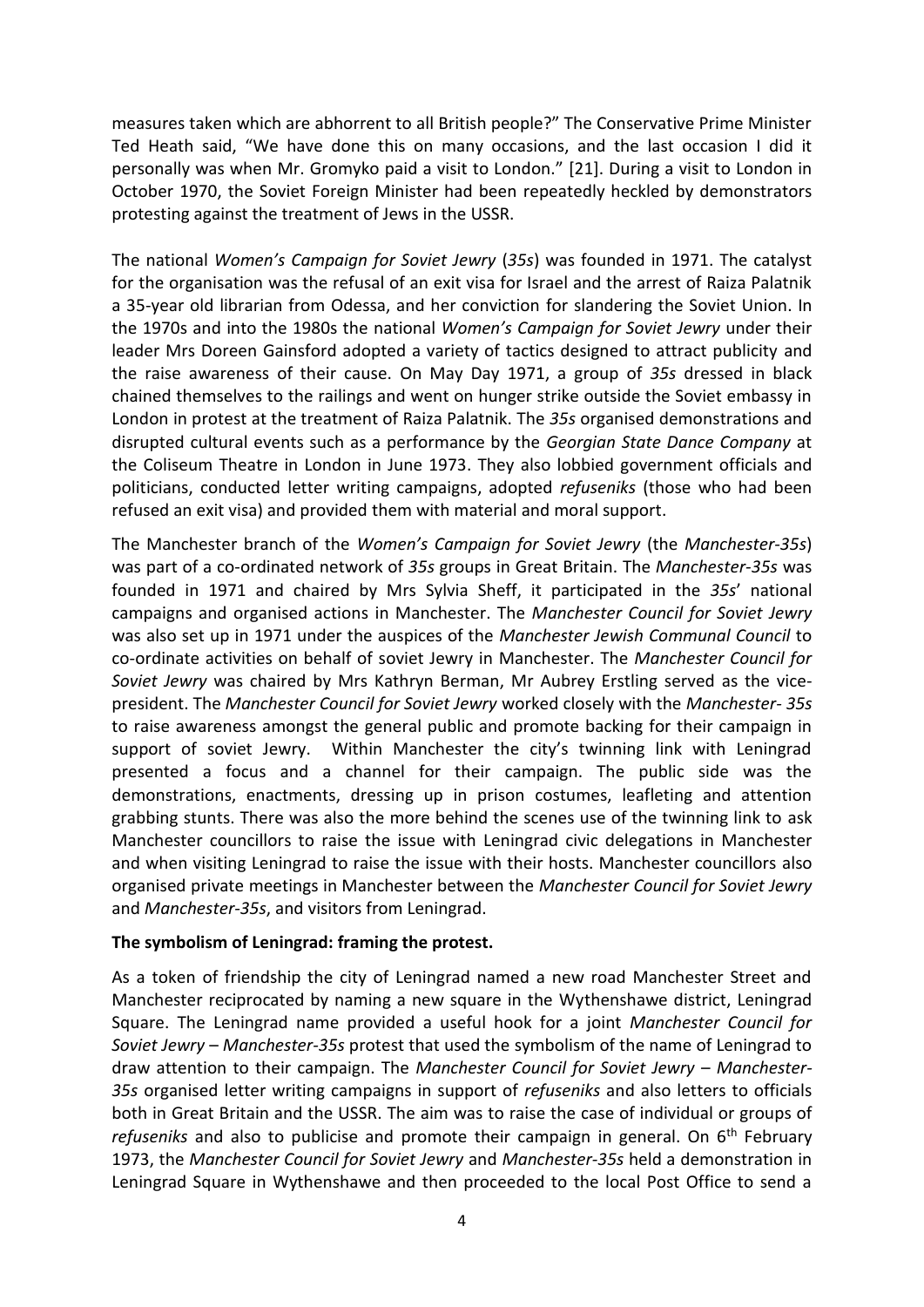hundred letters to Mr Bokov, the head of OVIR (visa office) in Leningrad appealing on behalf of Mr Boris Rubinstein, a Leningrad *refusenik*. The letter writing itself also served to raise awareness of their campaign and drew in people from both the Jewish and non-Jewish communities. Amongst those who had written letters to Mr. Bobkov, were Tom Normanton a Conservative MP and also the Bishop of Salford and the Bishop of Middleton.

Another joint *Manchester Council for Soviet Jewry* - *Manchester-35s* action drew on the symbolism of Manchester's crown courts  $[17]$ . On  $10<sup>th</sup>$  July 1978 they organised a day-long protest against the Moscow trials of Anatoly Scharansky and Alexander Ginzburg; Maria and Vladimir Slepak. A handful of protestors demonstrated outside the courts with placards reading, "SAVE SOVIET JEWRY" and "MANCHESTER 35 GROUP". Mrs Sheff, handed a letter to nine of the crown court judges urging them "to show that judges in a free world do not believe the Soviet Union is meting out justice." [40]. They called on people to support, "these human rights activists" by sending protest letters to Nikolai Lunkov the soviet Ambassador in London; Yuri Andropov the KGB Chairman and President Leonid Brezhnev and the Procurator General Roman Rudenko [40]. However, while the organisers were delighted with the number of young people who joined the protest, overall they were disappointed that only a handful of people attended the day-long protest [45]. Mr Erstling hoped that the coverage on television and radio would make up for the lack of people attending the demonstrations. Mrs Sheff complained about the lack of support and said that the, "Manchester community had a lot to learn and a long way to go in its efforts for Soviet Jewry . . ." [17].

### **The Leningrad hijackers.**

In 1971 the fate of the Leningrad highjackers, quickly became a mobilising cause for the international campaign in support of soviet Jewry. In June 1970 Jewish *refuseniks* planned to highjack a plane in Leningrad to leave the USSR, they were informed upon and arrested. Following a trial held in Leningrad in December 1970, the death sentence was imposed on the ringleaders Edouard Kuznetsov and Mark Dymshitz, although these penalties were later commuted to 15 years' imprisonment. They had been charged under Article 64-A of the Russian Federation Criminal Code or its Ukrainian and Latvian equivalents. Article 64-A dealt with treason and included "flight abroad" as treason. Punishment allowed under this article ranged from 10 years' imprisonment to death

The Leningrad connection again gave the hijackers' fate an added focus in Manchester. Manchester and Leningrad took it in turns to host civic and cultural delegations from their twin city and in 1971 it was Manchester's turn to be host. A high point of the 1971 visit was a performance by the Leningrad Philharmonic Orchestra at the Free Trade Hall, Manchester's main concert venue. The performance provided the protestors with a high profile target that would ensure national and international coverage. The jewellery designer, Andrew Grima had already designed a Star of David-shaped medallion for the *Women's Campaign for Soviet Jewry*, the medallions had a name on one side and "USSR Jewish Prisoner of Conscience" on the other. For their protest the *Manchester-35s* dressed in black and wore medallions, bearing the name Sylva Zalmanson, the wife of Edouard Kuznetsov who was also imprisoned. Their action was carefully planned and was designed to attract as much attention as possible, twelve members of the *Manchester-35s* positioned themselves in two rows of six in the centre of the Free Trade Hall's auditorium. During the Soviet national anthem they stood up and unfurled their banners, which stated, "Leningrad,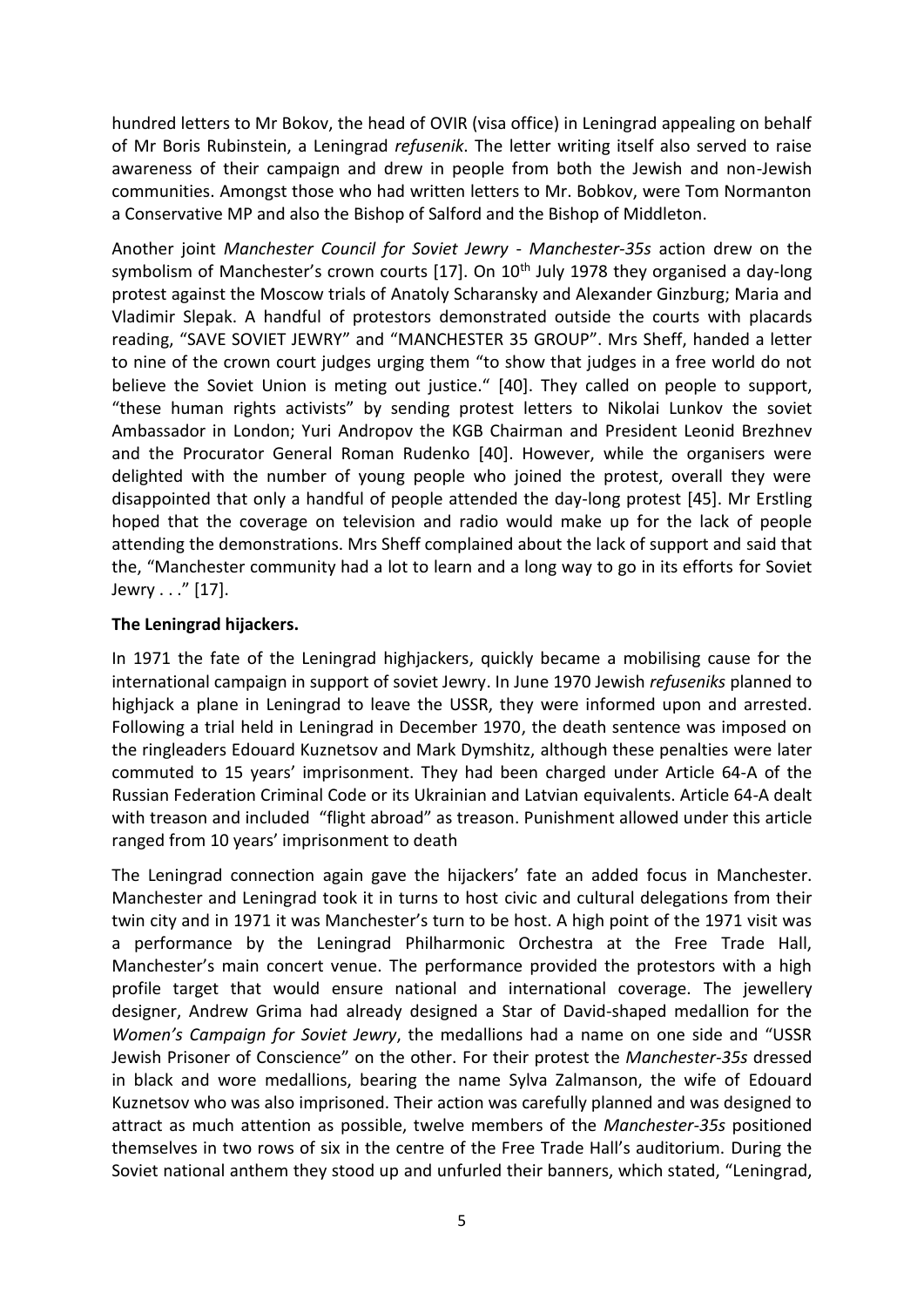stop playing - with Jewish lives". After the concert the Lord Mayor hosted a reception at the Town Hall on Albert Square for the guests from Leningrad, these included the orchestra, the civic delegation as well as Mr Andrei Parastaev, the Soviet Embassy's first secretary. In all 130 demonstrators from the *Manchester-35s* and the *Bnei Akiva* Zionist youth movement, demonstrated outside the Town Hall, handing out leaflets and chanting "Scharansky". It took twenty minutes for the Leningrad visitors to enter the Town Hall. Mrs. Sheff reported that Manchester City Council leader Mr Norman Morris had rejected the *Manchester-35s* request to meet the orchestra. The *Manchester Council for Soviet Jewry* and the *Manchester-35s* did have supporters within Manchester City Council. For example, Frederick Balcombe JP a Labour Councillor (1958-198**2**) and a campaigner for the rights of soviet Jewry, boycotted the 1971 Leningrad Philharmonic Orchestra concert. However, Frederick Balcombe was also flexible and as lord mayor in 1974 led a civic delegation to Leningrad and used it as an opportunity to raise the issue of soviet Jewry with his hosts.

### **The Manchester Festival and the Kirov, 1973.**

Cultural events such as the 1973 Manchester Festival were designed to show Manchester as an international cultural centre and to encourage visitors to come to the city. The Manchester Festival Committee and Manchester City Council invited a Leningrad civic and cultural delegation, including the Kirov Ballet, to come to Manchester for the festival. The *Manchester Council for Soviet Jewry* and the *Manchester-35s* quickly mobilised to use the invitation, the Kirov Ballet performance and the presence of senior Leningrad politicians in Manchester to raise the issue of soviet Jewry. The protests focussed on the fate of the Leningrad hijackers and Valery and Galina Panov, who in 1972 had been sacked by the Kirov after applying to immigrate to Israel. Once again the twinning link and the symbolism of the Leningrad connection of the hijackers and the Panovs were used. The London-based *Committee for the Release of Valery and Galina Panov* wrote a series of letters to the Labour Party councillor Alderman Bernard Langton, protesting against the invitation of Evgeny Gogolev, first deputy chairman of Leningrad City Soviet and the Kirov ballet company to perform in Manchester. In their letter dated 23rd May 1973 the *Committee for the Release of Valery and Galina Panov*, wrote that their members, "are concerned about the plight of the Panovs and about receiving a man responsible for the persecution of any minority whatever its race or religion." [31]. Alderman Bernard Langton had been a member of Manchester's first civic delegation in 1956. He was a strong supporter of the Manchester-Leningrad twinning, as Lord Mayor in August 1965 he had hosted Mr Vasili Isaev the chair of the Leningrad City Soviet *Ispolkom* and in April 1966 had led a Manchester civic delegation to Leningrad [29]. After the festival Bernard Langton asked Mrs Berman of the *Manchester Council for Soviet Jewry* to send him a list of the Leningraders, including the hijackers, about whom they were most concerned. The Manchester Lord Mayor 1972-73 was a Labour Party councillor Edward (Ted) Grant, who had led the Manchester civic delegation to Leningrad in 1972; he was also very active in the Manchester branch of the *British Soviet Friendship Society*. Ted Grant rejected the suggestion that the visit should be cancelled in response to the treatment of the Panovs.

The *Manchester Council for Soviet Jewry* and the *Manchester-35s* had another direct route to Manchester City Council through Councillor Mr Leslie Donn, who had been key figure in the establishment of the *Manchester Council for Soviet Jewry*. Mr Donn wrote a letter to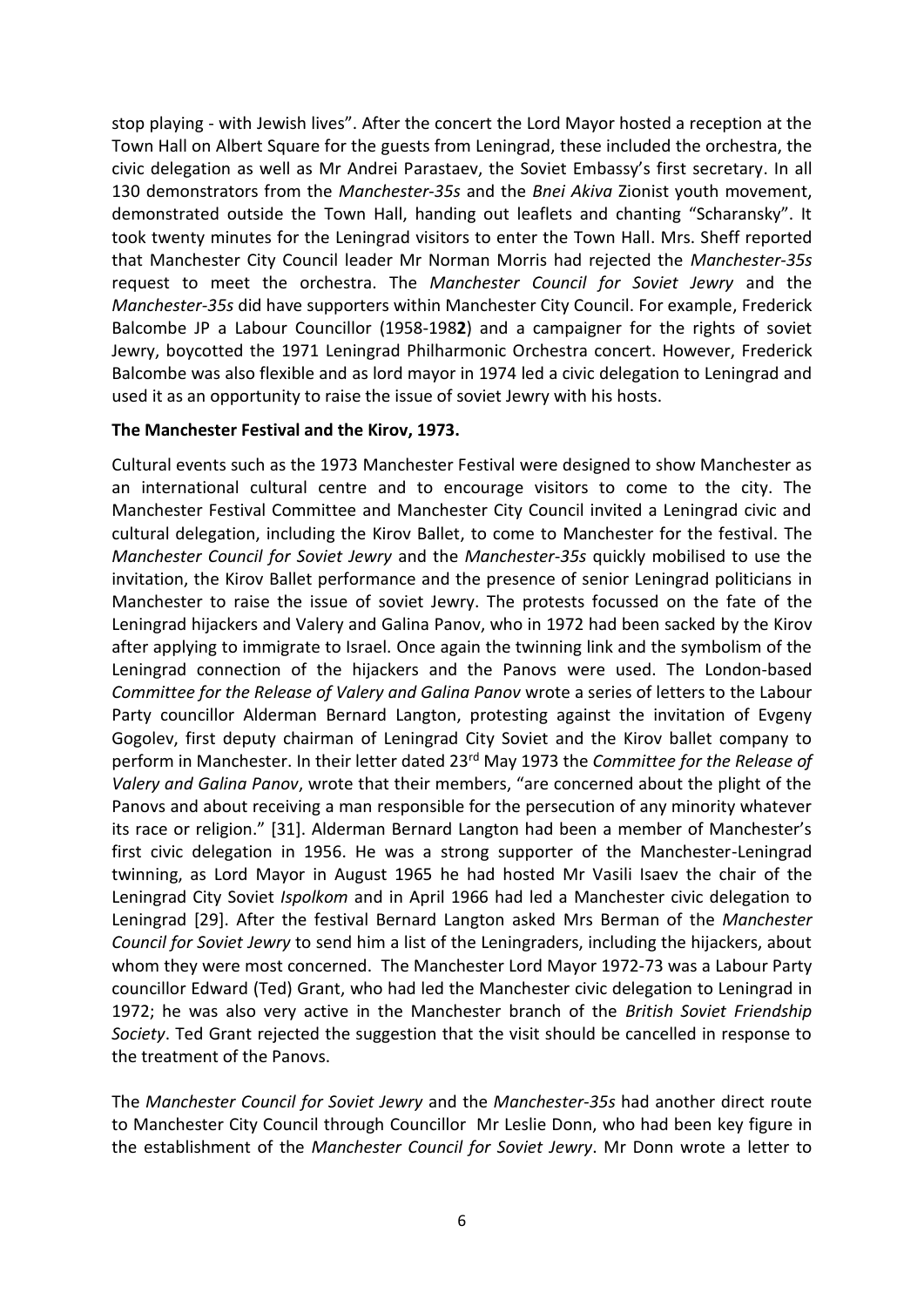each of his fellow Manchester City Council members, entitled: "Visit of the Kirov Ballet to Festival '73". He wrote,

"As you are no doubt aware, there has been considerable international publicity given to the visit of the Kirov Ballet to Manchester.

Whilst we welcome cultural; exchanges of this nature. The visit is marred by the absence of two former leading members of the Company, namely, Galina and Valery Panov and whose sad plight is described in the enclosed articles.

We are deeply concerned about the resentment that is, in the circumstance, being caused by the visit to Manchester of the Kirov Ballet. We are sure you will agree that our City must not be shown as being insensitive to the plight of the Panovs.

We ask you to take up the cause of the Panovs and, through the Corporation [City Council], to plead with the Russian Authorities for their right to emigrate. In doing so you will be supporting basic human right and freedom in keeping with the great traditions of our City.' [9].

Mrs Sheff made similar points in a letter to Alderman Langton on behalf of the *Manchester-35 Group* and noted with regret that Ted Grant had not withdrawn the invitation to the Kirov. There was even a move by Tom Normanton, the Conservative MP for the neighbouring town of Cheadle, who was an active supporter of the *Manchester Council for Soviet Jewry* and the *Manchester-35s*, to have the Kirov's entry permits withdrawn "in view of the threat to public law and order posed by their presence in Manchester" [20]. In an article in *The Times*, Bernard Levin, a leading British journalist, author and broadcaster accused Yevgeny Gogolev as having played a leading part in a wave of anti-Semitic persecution in the Leningrad. He accused Ted Grant of refusing to convey to, "the Mayor of Leningrad the strength of feeling among the British theatrical community at the persecution of their fellow artists"; further that Ted Grant had also refused to contact Madame Furtseva, the Soviet Minister of culture, with an appeal on behalf of the Panovs [32]. On 23<sup>rd</sup> May 1973 away from the public glare, Ted Grant did however host a meeting in his office of Leningrad deputy Mayor Yevgeny Gogolev with representatives of the local Jewish community; unsurprisingly they did not find any common ground [31]. It is indicative however, of how the town twinning provided a means for Manchester activists to meet a leading Leningrad politician and to put their case. Yevgeny Gogolev also gave a press conference at which he reiterated a point he had made at his meeting with the activists, namely that, "Valery and Galina Panov are in their present situation because of their bad behaviour and their attempt to change their nationality." He also spoke about the Jewish contribution to the development of Leningrad and that he numbered Jews among his "best friends" [31 & 42].

The Leningrad visit was marked by frequent confrontations between the Leningrad visitors and the Jewish and non-Jewish protestors [31]. The Kirov performance went ahead on 21<sup>st</sup> May 1973 at the Opera House only to be disrupted by the protestors' catcalls. About seventy members of the *Manchester-35s* in the balcony unfurled a banner condemning the treatment of Leningrad hijackers and the Panovs. The police hustled some demonstrators out of the hall but others remained and continued to interrupt the visiting artists with shouted demands for justice for Soviet Jews. No arrests were made [31]. There were also demonstrations outside the Opera House and in Albert Square outside the Town Hall. The demonstrators gave out leaflets explaining their actions, stating that, "**An Apology** to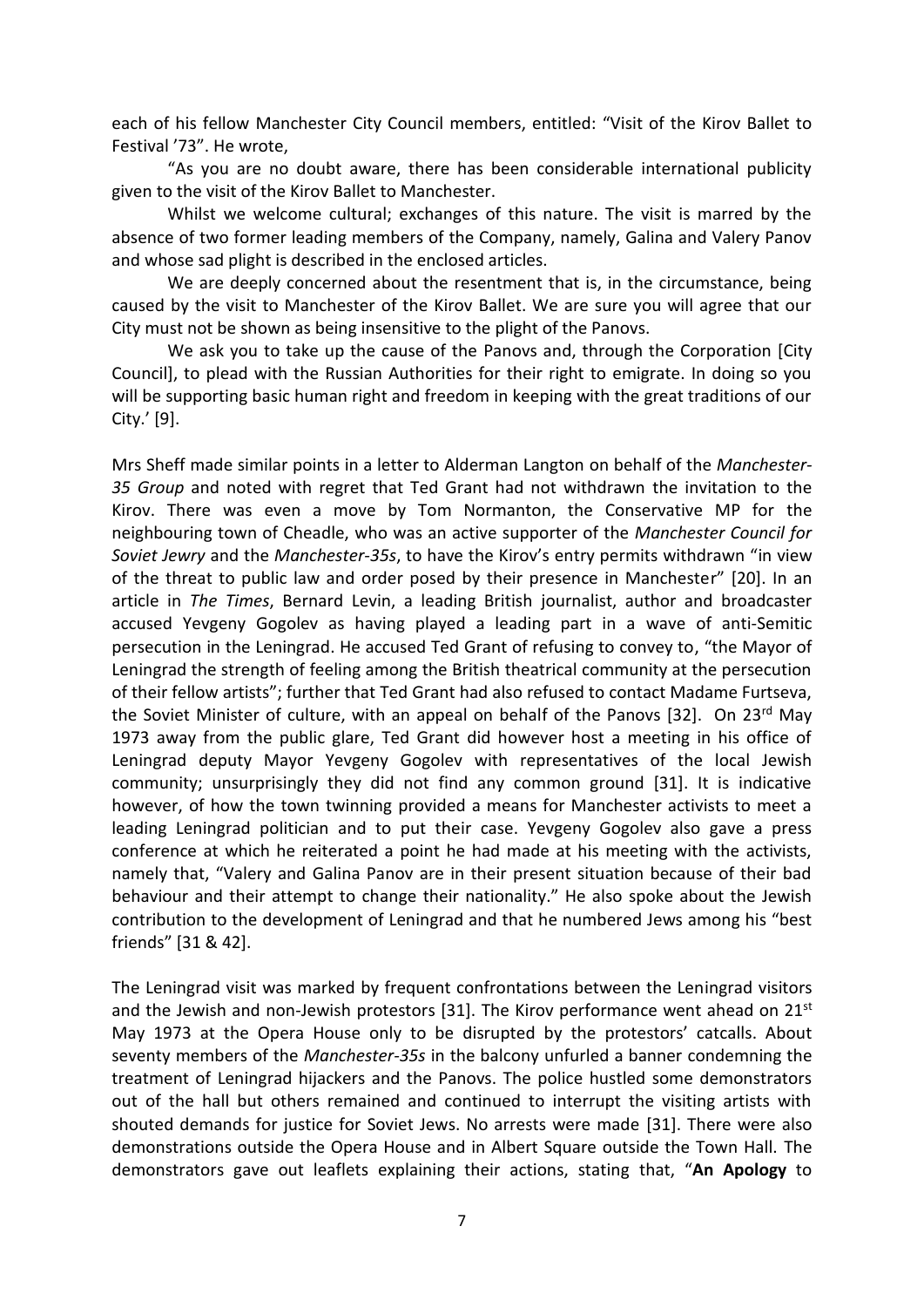tonights audience. It is regretted that **Valery and Galina Panov** the leading dancers of the **Kirov Ballet,** Are unable to appear. They are languishing in their Leningrad apartment, dismissed from their positions because they applied for visas to emigrate - **Their Legal Right**. It is hoped that this does not mar your enjoyment unduly." [37]. In a review of the concert in *The Guardian* newspaper Marete Bates [1] noted the amount of "London-centric" criticism that the Lord Mayor had received for inviting the Kirov. She complained that, "The demonstrators not only wanted to send the Kirov home and castrate all contact but showed themselves only too capable of persecution too: picking on individual artists with yells. Toots and showers of pamphlets. Which the artists withstood without flinch or murmur. Moreover they returned such a strong impression of restraint, austerity, and modesty that the audience stood by them, clapping down the interruptions. And the show went on." [1].

At a civic dinner in honour of the visiting Leningrad delegation Ted Grant condemned the demonstrators and said Manchester, "spurns and abhors the mindless attitude of those who wish our city to be backward and negative" [16]. He also argued that, "Once the invitation was sent it could not be lightly withdrawn. That would have damaged the relationship between Manchester and Leningrad – built up slowly and sometimes painfully over the years – without doing anything for the Panovs" [16]. He also told the civic dinner that, "the great majority of Manchester people would never succumb to the pressure and threats that had been made" and quoted Pericles: "We throw our city open to all, and never by the expulsion of strangers exclude anyone from either learning or observing things." For his part Yevgeny Gogolev, said he hoped that the visit of the Leningrad delegation, with performances by the Leningrad singers and dancers, and a "Leningrad Day" in Manchester would strengthen the relationship between the twin cities of Manchester and Leningrad [42]. Both Ted Grant and Yevgeny Gogolev, stressed the importance of friendship and communication and there does not seem to be any indication that the protests had any impact on their opinions and actions.

### **Promoting mutual understanding: against the use of cultural visits for political purposes.**

The 1962 Friendship Agreement committed Manchester and Leningrad to develop friendship and understanding. The *Manchester-35s* and the *Manchester Council for Soviet Jewry* framed their activities as fulfilling this role, but they had a different or at least a differently nuanced understanding of Manchester and also of the purpose of the twinning link than for example Ted Grant's understanding of it. In response to the planned visit of a delegation from Leningrad in 1978 the *Manchester-35s* declared that, "We have the right, as every group in the country has, of public demonstrations and Soviet groups are well aware of it. It has always been our policy to support civic, cultural and educational links with other countries, to mutual understanding between people." [2]. The *Manchester-35s* presented their own actions as being against cultural visits being used for political purposes, but were clearly using the twinning relationship to raise their own political agenda. In October 1978 the *Manchester Council for Soviet Jewry* and the *Manchester-35s* also lobbied the Labour Party Conference in Blackpool near Manchester to promote their campaign to have the 1980 Olympics removed from Moscow; they saw the Moscow Olympics was an example of the USSR using a sporting event for political purposes.

For the protestors the 1978 Leningrad civic delegation visit to Manchester and the planned Leningrad Philharmonic Orchestra performance on 8<sup>th</sup> October was another example of the USSR using a cultural event for political purposes. An article in the Manchester-based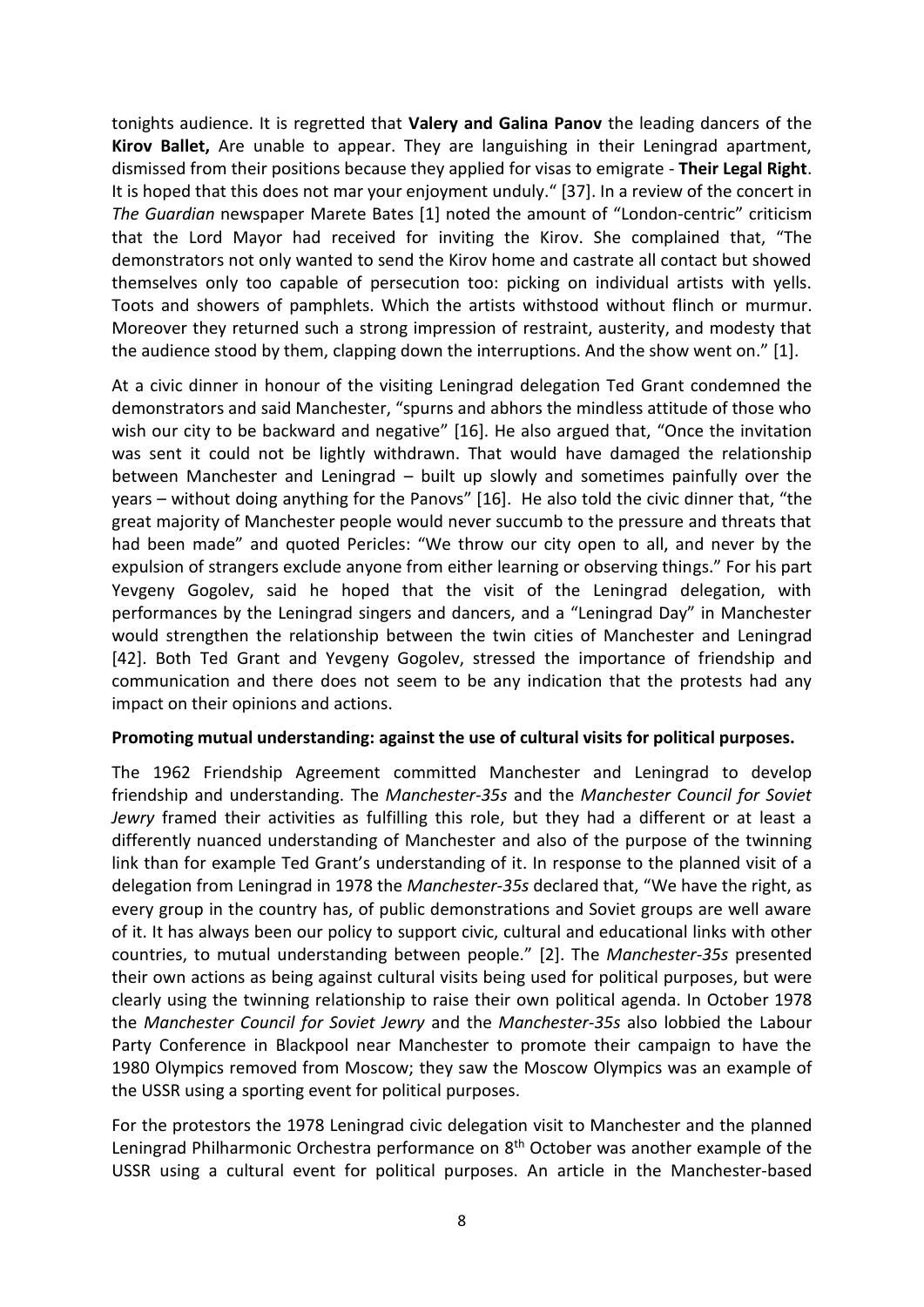newspaper the *Jewish Gazette* stated that, "The Leningrad orchestra and those attending its concerts at Free Trade Hall and civic reception at Town Hall on Sunday will be reminded that arts and politics are not separated in the view of the Soviet Union. Demonstrations and representations to orchestra members will be made by the *Manchester 35 Group* and *Manchester Council for Soviet Jewry*." [2].The plan was for a joint demonstration outside the concert at the Free Trade Hall concert venue and outside the civic reception at the Town Hall. A *Manchester Council for Soviet Jewry* protest leaflet produced for the concert was decorated with prison bars in the place of musical bars. Outside the concert in front of a banner proclaiming, "LENINGRAD VISITORS NOT WELCOME TILL USSR STOPS VIOLATING HUMAN RIGHTS", the protestors wore stripped prison-style uniforms and tabards saying "Soviet Prisoner of Conscience" [2].

### **Friendship and freedom.**

*Manchester Council for Soviet Jewry* leaflets handed out during the visits of Leningrad delegations during the 1970s bore the legend, "Friendship cannot flourish without freedom", so linking the fate of twinning with the treatment of soviet Jewry. Their 1975 leaflet stated, "Visitors from LENINGRAD are guests of the CITY OF MANCHESTER during the period  $27<sup>th</sup>$  May –  $1<sup>st</sup>$  June, for the purpose of strengthening the twinning arrangements between the two cities." And that, "We do welcome the exchange of athletic, cultural and educational interests but we are deeply concerned for all those tens of thousands of Jews in the U.S.S.R. who have applied for permission to emigrate to Israel and in consequence are subject to harassment and imprisonment." The leaflet then listed 19 Leningrad *refusenik* families [38]. Their leaflet for the 1977 Leningrad delegation visit, is headed with MANCHESTER WELCOMES LENINGRAD (in Russian), and states that, "While the City of Manchester is extending hospitality to visitors from the City of Leningrad for the purpose of strengthening friendship between the 'twinned' cities . . . . . . . let it be realised that scores of Leningrad Jewish families are being detained against their free will (and therefore in absolute violation to the terms of the Helsinki Agreement), from leaving the U.S.S.R [39].

### **Finding a route to the Town Hall: Leningrad visit to Manchester 1977.**

Manchester hosted a delegation headed by Ivan Nosikov, Deputy Chair of Leningrad City Soviet, 13-18 May 1977. The files of the *Manchester-35s* held in *Manchester Archives and Local Studies*, includes a copy of the delegation's programme detailing where they would be and who they were meeting throughout their stay. There is no information in the file about how the *Manchester-35s* obtained the programme, what it did mean is that they were able to target their activities. For the *Manchester-35s* and the *Manchester Council for Soviet Jewry* gaining direct access to members of the Leningrad delegation was a major coup. On 18<sup>th</sup> May 1977, Mrs Berman gained access to a reception at Manchester Town Hall for the civic dignitaries and athletes from Leningrad [41]. Mrs Berman attended the reception as the guest of Dr Michael Taylor a labour party councillor of Russian-Jewish heritage. Mrs Berman approached Mr. Novikov said she had visited Leningrad and had met with many Jewish families who were, "experiencing difficulties in emigrating." In Mrs Berman's report, Mr Novikov replied that, "people could emigrate and that many wanted to return to the USSR", asked why they wanted to leave in the first place he answered, "maybe relatives" asked why, "a family who wanted to join their relatives in Israel, but couldn't, had no work and no money." He answered "maybe secrets" and indicated she should speak to Councillor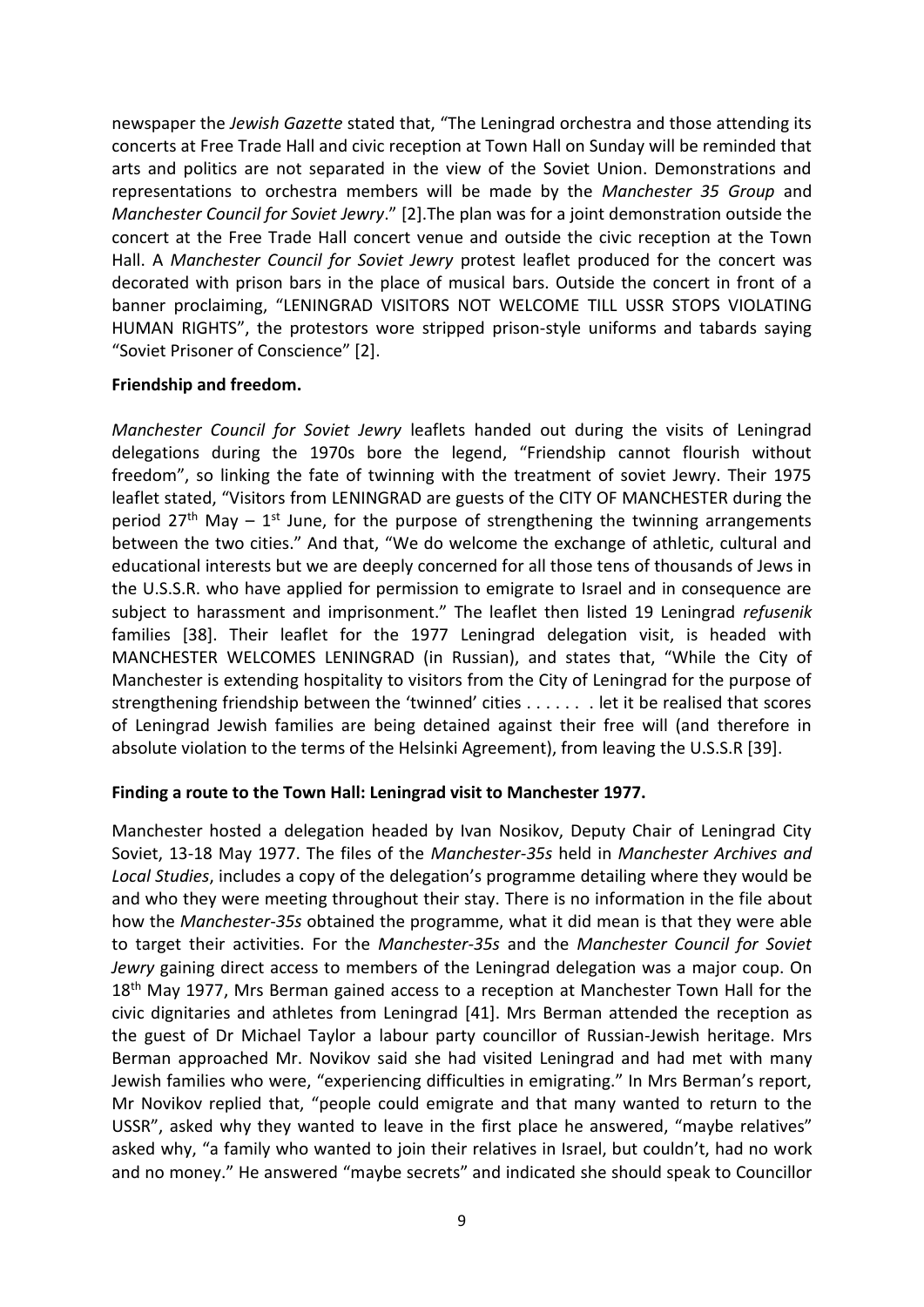Taylor, who had raised the case of a Leningrad woman with Mr Novikov. At the reception the Lord Mayor Kenneth Franklin and Mr Nosikov both gave speeches stressing the cities' cultural exchanges and the broadening of contacts. Mrs Berman's report on the reception noted that, "I really felt that the 35,000 Jews of Manchester had been let down, not to mention the Jewish *refusenik* families in Leningrad. After all, they are only pawns in a big game of chess, and what do we matter anyway. That we had been denied to meet the delegation was a mere nothing, Councillor Taylor and I felt the evening was most useful, and that our point had been made clearly, inside and outside the Town Hall." [41].

#### **Raising the issues – beyond the headlines**

Beyond the highline grabbing protests and direct action, the town twinning also provided other opportunities for the *Manchester-35s* and the *Manchester Council for Soviet Jewry* to promote their cause. One aspect of the twinning relationship was the exchange of school groups and information about education in the two cities. A 1974 visit by Leningrad Educationalists provided another opportunity for the *Manchester-35s* to meet with Leningraders. Manchester City Council's Education Committee, which invited the educationalists also arranged for members of the *Manchester-35s* to meet the Leningraders. The latter did not want to engage in lengthy discussions but did accept a letter from the *Manchester-35s*. The *Manchester-35s* also contacted members of Manchester City Council and asked them to raise their concerns with their opposite numbers in Leningrad. For example, in reply to Mrs Berman's letters raising her concerns about the Leningrad *refusenik* Yoseph Blich, the Lord Mayor Kenneth Franklin, replied that, "I well appreciate your concern." [15]. He noted that he had already written to the Chair of the Leningrad City Soviet Mr. Zaikov on several occasions in recent months and that, "He is well aware of my views and I feel certain that through constant dialogue we will receive further co-operation from the Soviet authorities, so that there will be an increase in visas granted. Please be assured that I will do all that is possible to help." [15]. In a similar vein in 1978 the Lord Mayor councillor Trevor Thomas met with members of the *Manchester Council for Soviet Jewry*, *Manchester-35-s* and Mrs Sonia Levine, who was in Britain during *Soviet Jewry Solidarity Week*. Following a "very sympathetic" half-hour interview the Lord Mayor promised to raise the case of Mrs Levine's *refusenik parents* Professor and Mrs. Alexander Lerner and their son Vladimir. The party later symbolically lit a 11-foot *Menorah* marking its candle-light vigil for Soviet Jewry in Albert Square outside the Town Hall [33].

### **Final comments**

In the 1970s British cities such as Liverpool and Plymouth actively considered ending their friendship links with Odessa and Novorossiysk in protest over the USSR's human rights record [47, 11]. In July 1978 the Manchester Conservatives raised the issue of a protest to Leningrad, but the Labour group felt that it was better to keep the link. Within the archives of the *Manchester Council for Soviet Jewry* and the *Manchester-35s*, there was never any suggestion that the link should be ended, rather they wanted to add a more critical dimension to the relationship that had previously been largely absent. The relationship stressed friendship and understanding, for the *Manchester Council for Soviet Jewry* and the *Manchester-35s,* friendship and understanding did not preclude and indeed they argued had to include raising contentious issues. They used the symbolism of Leningrad Square, the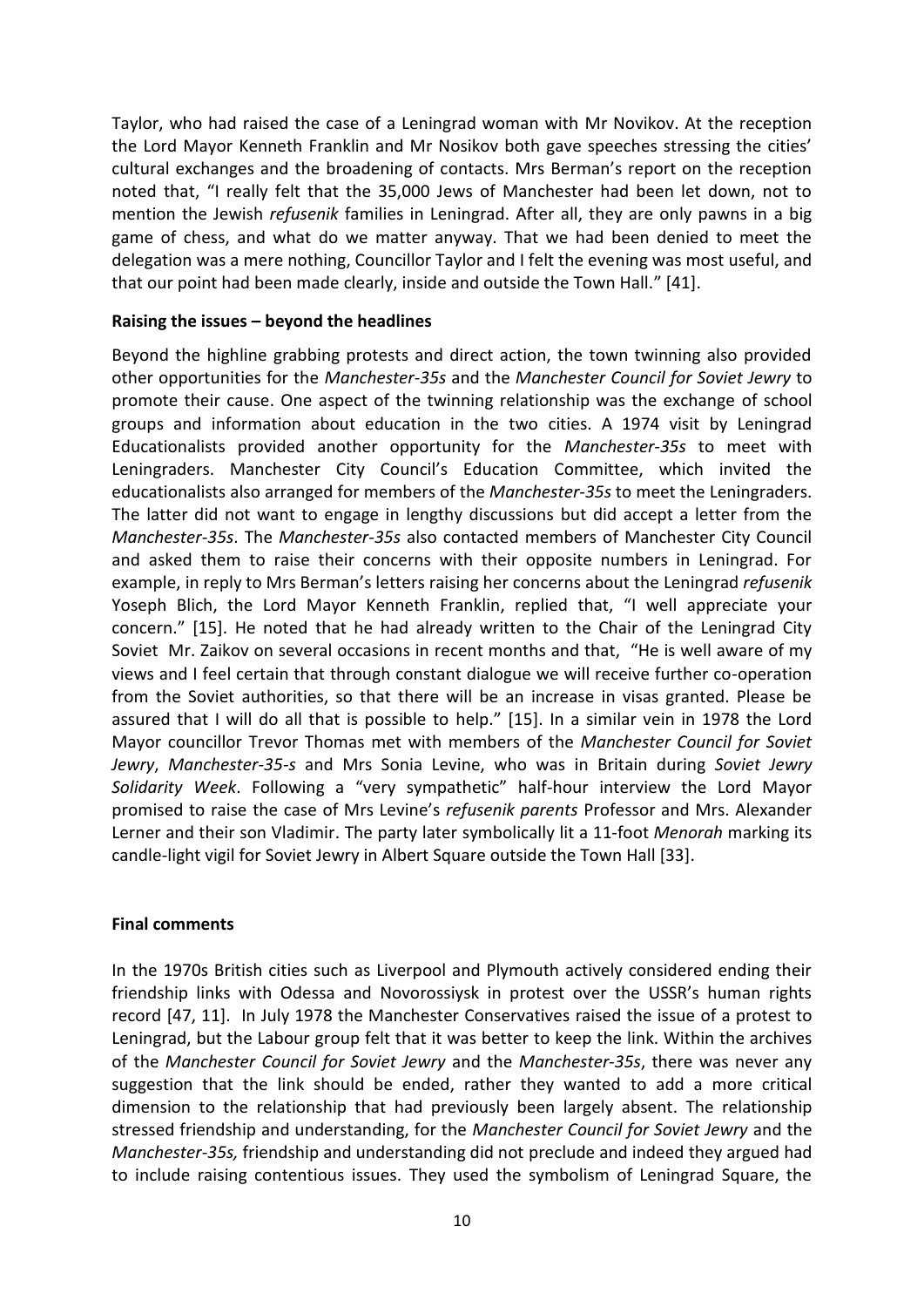presence of Leningrad civic and cultural delegations in Manchester, and performances by the Leningrad Philharmonic Orchestra and the Kirov ballet as targets to publicise their demands through direct action including demonstrations, chanting and leafleting. They also visited and wrote supportive letters to *refuseniks* in Leningrad, and raised their cases with Leningrad delegations in Manchester. Manchester City Council included councillors who were sympathetic to the *Manchester Council for Soviet Jewry* and *Manchester-35s'* demands, the councillors raised the issue of soviet Jewry in meetings and letters to their Leningrad counterparts. These activities were part of a larger national and international campaign on behave of Soviet Jewry. The next step in this study is to explore the soviet-era archives in Russia in order to identify what impact, if any, the *Manchester Campaign for Soviet Jewry* and the *Manchester Manchester-35s* had on decision makers in the USSR.

### **References:**

The archives of the *Manchester Council for Soviet Jewry* and the *Manchester-35s* are held by the *Manchester Archives and Local Studies* (MALS).

- 1. Bates, Merete. Kirov theatre of Opera and Ballet // The Guardian, 1973, 23rd May.
- 2. Berman, Kathryn; Erstling, Aubrey. Effects of Soviet Jewry demos // Jewish Gazette, 1978,  $14^{\text{th}}$  July.
- 3. Binnie, Jon. Relational Comparison and LGBTQ Activism in European Cities // International Journal of Urban and Regional Research, 2014, May. 38 3. C. 951-66.
- 4. Вальяно, М. В. Города-Побратимы: История и Современность. Москва: Знание, 1984.
- 5. Committee for the Release Valery and Galina Panov. Letters addressed to Alderman Langton. 1973, 24<sup>th</sup> April; 21<sup>st</sup> May and 23<sup>rd</sup> May. // MALS. GB127 Box M469.
- 6. Danks, Catherine J. Manchester and Leningrad: The roads to friendship // Manchester – St. Petersburg. 50 Years of Cooperation. St. Petersburg City Administration: St. Petersburg, 2012.
- 7. Danks, Catherine. Your fight is our fight: The Anglo-Soviet alliance during World War II // SPb gos universitet. Trudy Kafedry Istorii Novogo I Noveishego vremeni, 2015, No. 15. C. 119-138.
- 8. Demonstrations planned for Soviet Jewry // Jewish Gazette, 1978, 6<sup>th</sup> October.
- 9. Donn, Leslie. Letter to Manchester City Council members Visit of the Kirov Ballet to Festival '73'// MALS. GB127 Box M469.
- 10. Dunn, Alan. Undying links with Russia // The Guardian, 1978, 8<sup>th</sup> September.
- 11. Егорьева, А. В. Города-Побратимы Ленинграда. Ленинград: Знание, 1973.
- 12. Емельянова, Т. Манчестер// Вестник Mэрии Санкт Петербурга, 1994, No. 6. С. 45-46.
- 13. Ewen, S; Hebbert, M. European cities in a networked world in the long twentieth century // Environment and Planning: Government and Policy, 2007, 25. C. 327-340.
- 14. Agreement between Manchester and Leningrad, 14<sup>th</sup> November 1962 and Visit to Leningrad, 1962; Appendix 15, Statement A. // Epitome Manchester City Council, Town Hall Committee, 1962, 5<sup>th</sup> December. 79. C. 540-1.
- 15. Franklin, K. Lord Mayor. Letter to Mrs Berman, 1977, 20<sup>th</sup> January. MALS. GB127 Box M469.
- 16. Freedom of the City // Manchester Evening News, 1973, 22<sup>nd</sup> Mav.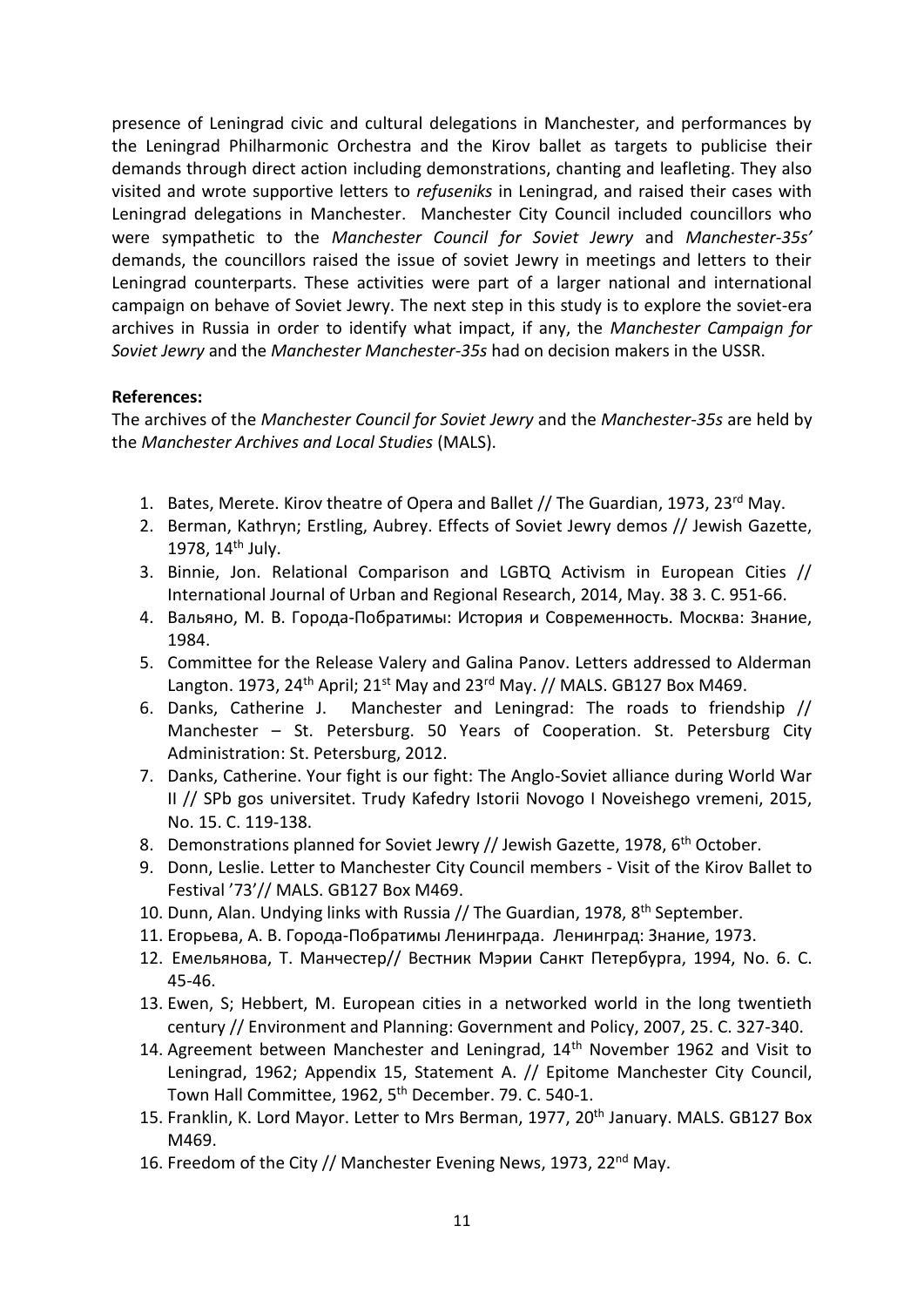- 17. Goldstone, Robert. Pathetic response to vigil shames adult community // Jewish Gazette, 1978, 14<sup>th</sup> July.
- 18. Голобович, С. Т. Зарубежные связи. Лениниграда: Лениздат, 1973.
- 19. Hoetjes, Ben J. S. Trends and issues in municipal twinnings from the Netherlands // Habitat International, 2009, No. 33. C. 157-164.
- 20. House of Commons. Debate Kirov Ballet (Entry permits) // Hansard, 1973, 21st May. vol. 857. C. 60-1.
- 21. House of Commons Debate. U.S.S.R. PRIME MINISTER'S VISIT // Hansard, 1971, 26th January. vol. 819. C. 314-5.
- 22. Hurst, Mark. British Human Rights Organizations and Soviet Dissent, 1965-1985. London: Bloomsbury, 2016.
- 23. Jayne, Mark; Hubbard, Philip; Bell, David. Twin Cities: Territorial and Relational geographies of 'Worldly' Manchester // Urban Studies, 2011, February, No. 50. 2. C. 239-254.
- 24. Зайцев, В. М. Города-побратимы. Москва: Советская Россия, 1969.
- 25. Зайцев, В. Всемирное братство городов // Молодой Коммунист, 1967, No. 5. С. 117-119.
- 26. Зайцев, В. Колыбель революции родина дружбы народов. C. 56-8.
- 27. Kincaid, J. Rain clouds over municipal diplomacy: dimensions and possible sources of negative public opinion. In Fry E. Radebaugh; Soldatos, P. (eds.) The New International Cities Era: The Global Activities of North American Municipal Governments. Provo. UT: Brigham Young University Press, 1989. C. 223-3250.
- 28. Kirby, A; Marston S. and Seaholes, K. World Cities and Global Communities: the municipal foreign policy movement and new roles for cities. // Knox P; Taylor, P. (eds.) World Cities in a World System. Cambridge: Cambridge University Press, 1995. C. 267-279.
- 29. Langton, Bernard Sydney. Papers of Bernard Sydney Langton, Labour Councillor and Lord Mayor of Manchester. MALS. Box M784.
- 30. Лебединская, Елена. Ленинград в борцов за мир // Культура и жизнь, 1972, No. 9. С. 23.
- 31. Leningrad Deputy Mayor, British Jews, in Verbal Clash over Soviet Jew // The Guardian, 1973, 23rd May.
- 32. Levin, Bernard. Danse macabre at Lord Mayor's show in Manchester // The Times, 1973, 17th May.
- 33. Lord Mayor's help for refuseniks // Jewish Telegraph, 1978, 15<sup>th</sup> December.
- 34. Manchester's Invitation to Leningrad. Mr Pheasey's fears // The Times, 1956, 26th January.
- 35. Manchester City Council. Epitome. 79. 1962, 5<sup>th</sup> December. C. 540-1
- 36. 'Town Clerk's Report to the Town Hall Committee, Subject Leningrad // Epitome. 1963. 6th March/ Appendix 15. C. 899.
- 37. Manchester Council for Soviet Jewry. Leaflet "An Apology . . ." 1973. MALS. GB127 Box M469.
- 38. Manchester Council for Soviet Jewry. Leaflet. 1975. MALS. GB127 Box M469.
- 39. Manchester Council for Soviet Jewry. Leaflet. 1977. MALS. GB127 Box M469.
- 40. Manchester Council for Soviet Jewry. Announcement of Protest // Manchester Evening News,  $1978$ ,  $10^{th}$  July.